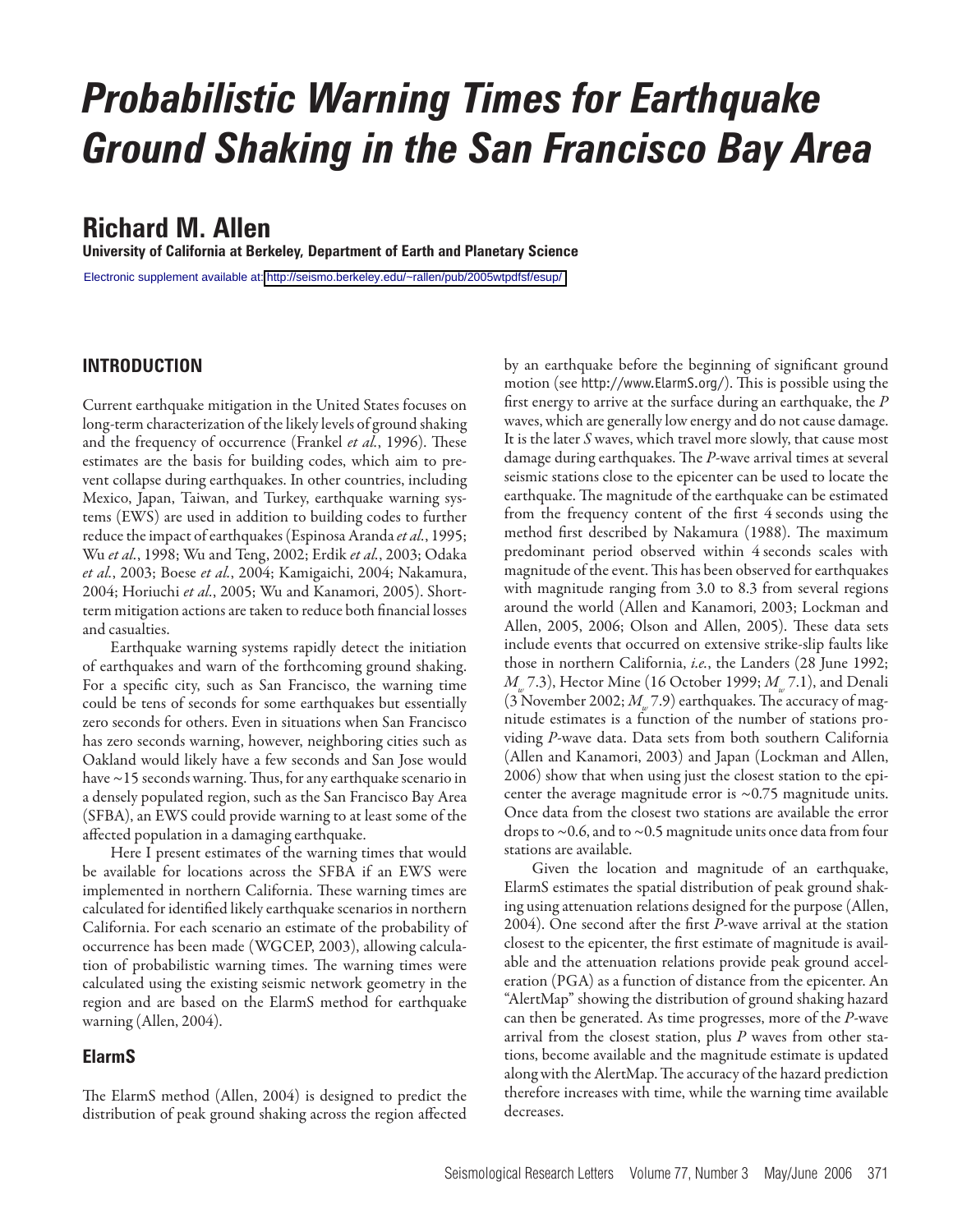

▲ Figure 1. Map of the study region showing existing continuous broadband stations in the Bay Area. Broadband velocity seismometers are shown with open circles (operated by UC Berkeley); accelerometers are shown as triangles (UC Berkeley) and inverted triangles (U.S. Geologic Survey). The fault segments identified by the Working Group on California Earthquake Probabilities (WGCEP, 2003) are shown with large white dots at the ends of segments joined by broad white lines. The location of  $M > 3$  earthquakes are shown as small white dots. The six "warning points" included in Figure 2 are shown as white squares.

# **WARNING TIME ESTIMATES**

Here, I calculate the distribution of warning times for many likely earthquakes in northern California. A threshold at which a warning is issued is chosen based on the accuracy of the warning. I use the point in time when 4 sec of *P*-wave data are available at four seismic stations. This point in time is defined as the "alert time" and represents the time when the average error in the magnitude estimate will be 0.5 magnitude units. The warning time is then the difference between the alert time and the estimated time of peak ground shaking for a given location. For the arrival time of peak ground shaking as a function of epicentral distance I use the *S*-wave arrival-time curve out to a distance of 150 km and then a constant moveout of 3.55 km/s, based on the observed moveout of peak ground shaking in California.

Warning times are calculated for a total of 4,070 earthquake epicenters. These epicenters were distributed at 1-km intervals along the faults identified as those most likely to cause damaging earthquakes in northern California by the Working Group on California Earthquake Probabilities (WGCEP, 2003). The study identified seven fault systems, each of which has one or more rupture segments, as shown in Figure 1, that can rupture on their own or with adjacent segments. In all, 35 earthquake rupture scenarios were identified and a probability of occurrence within 30 years was estimated for each. The total probability of one or more of these earthquake scenarios (with magnitudes ranging from 5.8 to 7.9) occurring before 2032 was estimated at 84%. Within the SFBA the faults that are most likely to rupture are the San Andreas Fault and the Hayward-Rodgers Creek Fault, with probabilities of producing a magnitude 6.7 or greater earthquake of 21% and 27% respectively. The aggregate probability of one or more magnitude 6.7 or greater earthquakes within the next 30 years (from 2003 to 2032) in the SFBA is estimated to be 62%.

Each of these earthquake scenarios involves rupture across a finite fault plane. The warning time in a given earthquake is dependent on the epicentral location where the rupture initiates. One does not know the likely point of initiation for the 35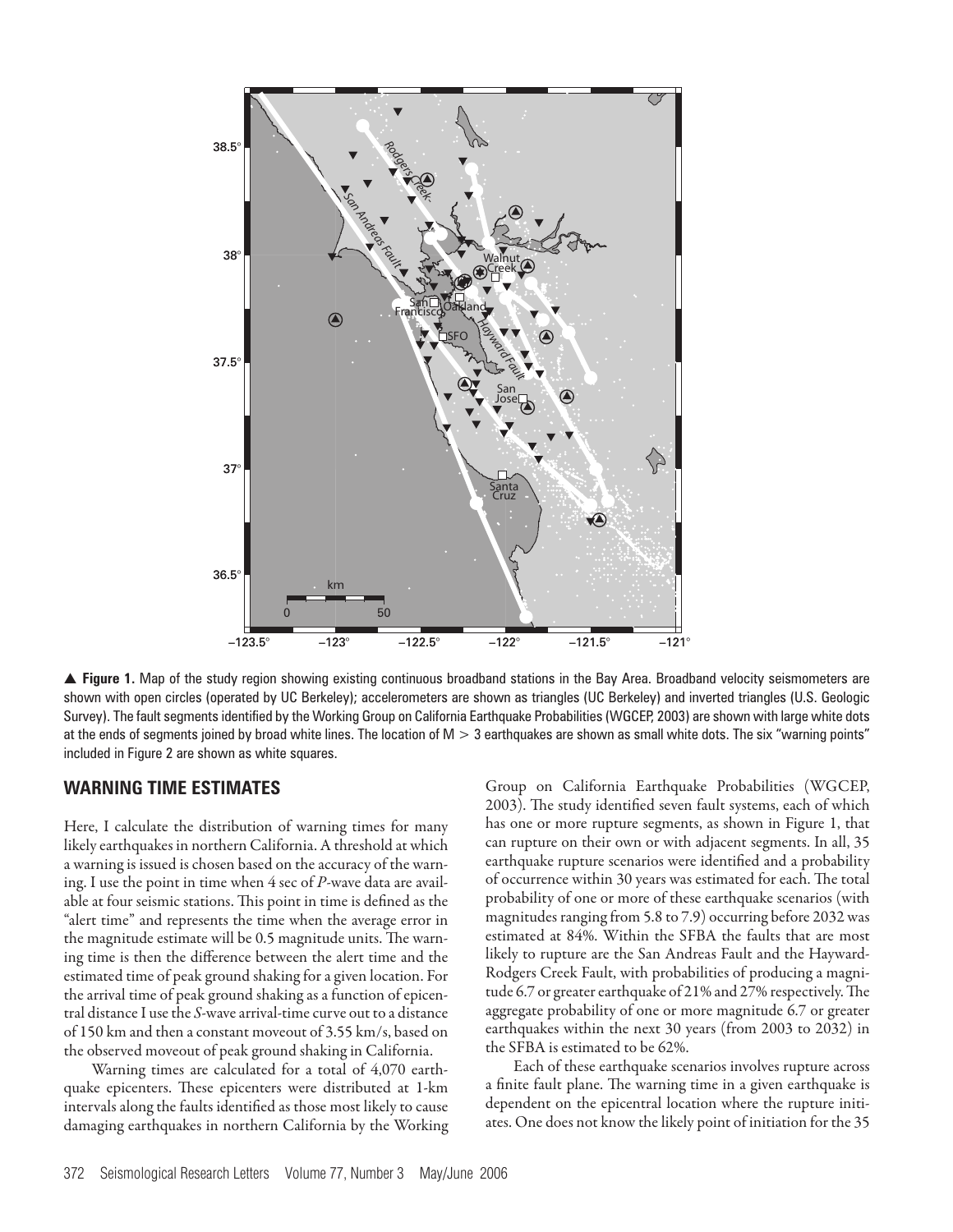scenarios; I therefore accommodate the uncertainty in epicentral location by distributing epicenters at 1-km intervals along each fault. The probability of an earthquake with each epicentral location within one rupture scenario is set equal, and the aggregate probability of all the epicenters is equal to the scenario probability.

Given the epicenter of an earthquake, the alert time is dependent on the relative locations of seismic stations to detect the *P*-wave arrivals. Several thousand seismic stations are operated in northern California by the California Integrated Seismic Network (CISN), which consists of multiple, complementary seismic networks (see http://www.cisn.org/). The ElarmS method requires data from continuous broadband seismic instruments. In northern California such instruments are operated by the University of California at Berkeley, which contributes a network of 24 stations, each with a broadband velocity seismometer and an accelerometer; and the U.S. Geological Survey, which operates approximately 100 accelerometers, located mostly in the SFBA, and 15 broadband velocity seismometers. In total, approximately 140 seismic stations across northern California could be used in an EWS (Figure 1 and electronic supplement [see http://www.seismosoc.org/]).

The alert time for each earthquake epicenter is calculated as the time at which 4 sec of *P*-wave data are available at the four closest continuous broadband stations plus a fixed telemetry and processing delay of 4.5 sec. A 4.5-sec delay accounts for transmission of waveform data from each station to one of the network operation centers, processing time, and transmission of the warning to the user community. Given the current seismic infrastructure in northern California, the most significant delay is packetization of data before transmission from each station. I introduce a 2.5-sec delay for packetization, which represents the delay at the slowest existing stations. I add 1 sec for transmission to the processing center and 1 sec for transmission of the warning message. The processing time for the data is negligible. The warning time estimates therefore represent what is possible using the existing seismic network hardware. They could be improved through upgrade of telemetry and processing systems as well as the addition of seismic stations.

#### **Warning Time Probability Density Function**

The warning time probability density function (WTPDF) for the city of San Francisco is shown in Figure 2(A). This WTPDF is specifically for the Civic Center, but it does not vary significantly over the rest of the city. For all the likely damaging earthquakes in the region, San Francisco could receive warnings varying from 77 sec down to –8 sec. Negative warning times mean no warning is possible. The most likely warning times are less than 25 sec; the WTPDF has a long tail which is due to the San Andreas Fault, however. In a repeat of the 1906 earthquake, a 450-km-long segment of the fault could rupture. If the event nucleated off the Golden Gate, there would be little or no warning for San Francisco. Assuming that it is equally likely that rupture nucleated anywhere along the fault, however, it is more likely that the epicenter would be a significant distance from San Francisco. Thus, there could be tens of seconds warning for

this most damaging earthquake scenario. It should be noted that the 1906 rupture probably did nucleate off the Golden Gate (Bolt, 1968; Boore, 1977; Zoback *et al.*, 1999; Lomax, 2005). Whether this means that a future rupture would nucleate in the same location is unknown but seems unlikely. An M6 repeating earthquake on the San Andreas Fault was identified near Parkfield in the 1980's (Bakun and Lindh, 1985). The previous two events in 1932 and 1966 were remarkably similar with identical epicenters, magnitudes, fault-plane solutions, and unilateral southeastward ruptures. The most recent event in the sequence occurred in 2004, was also M6.0, and ruptured the same segment of the fault. The epicenter, however, was to the south, and unilateral rupture propagated to the northwest (Dreger *et al.*, 2005; Langbein *et al.*, 2005).

In addition to the warning times for each earthquake, I also estimate the likely intensity of ground shaking at the warning point, *i.e.*, the Civic Center in the case of Figure 2(A). These intensities are derived from ShakeMap scenario calculations (WGCEP, 2003). The gray regions in Figure  $2(A)$  represent earthquakes for which shaking intensity at the Civic Center is less than V on the Modified Mercalli Intensity (MMI) scale (Richter, 1958) and there is unlikely to be damage. Above MMI V the likely damage increases with the severity of shaking, from light (V: unstable objects displaced), to strong (VII: broken furniture and damage to masonry), to violent (IX: masonry seriously damaged or destroyed, frames displaced from foundations).

In the case of the WTPDF for San Francisco (Figure 2(A)), the long tail of large warning times includes a large portion of the earthquake scenarios that will cause violent  $(MMI > IX)$ ground shaking. This is because the intensity of ground shaking in a given earthquake depends on the closest distance to the fault rupture, while the warning time depends on the distance to the epicenter. Our warning time estimates are conservative in that they represent the travel time of shear energy directly from the epicenter to the warning point. The true time of peak ground shaking may not occur until the rupture has propagated along the fault to the closest point, which is typically at a velocity less than the shear-wave speed, and radiated energy has traveled from the fault to the warning point at the shear-wave speed.

The probability of one or more earthquakes occurring by 2032 for which more or less than a specific warning time could be available is shown in Figure 2(B–G). The full WTPDF for these locations and other cities and sites of engineering interest are included in the electronic supplement (see http://www. seismosoc.org/). Figure  $2(B)$  shows that there is a 63% probability of one or more earthquakes that will cause some damage ( $MMI \geq V$ ) in San Francisco for which a warning would be available, and a 30% chance of a damaging earthquake for which no warning would be available. For the subset of events that cause violent ground shaking (MMI  $\geq$  IX), there is a 3% probability of an earthquake for which more than 10 sec of warning could be available, and a 2% chance of less than 10 sec warning. It is therefore twice as likely that warning would be available in a damaging earthquake and more likely than not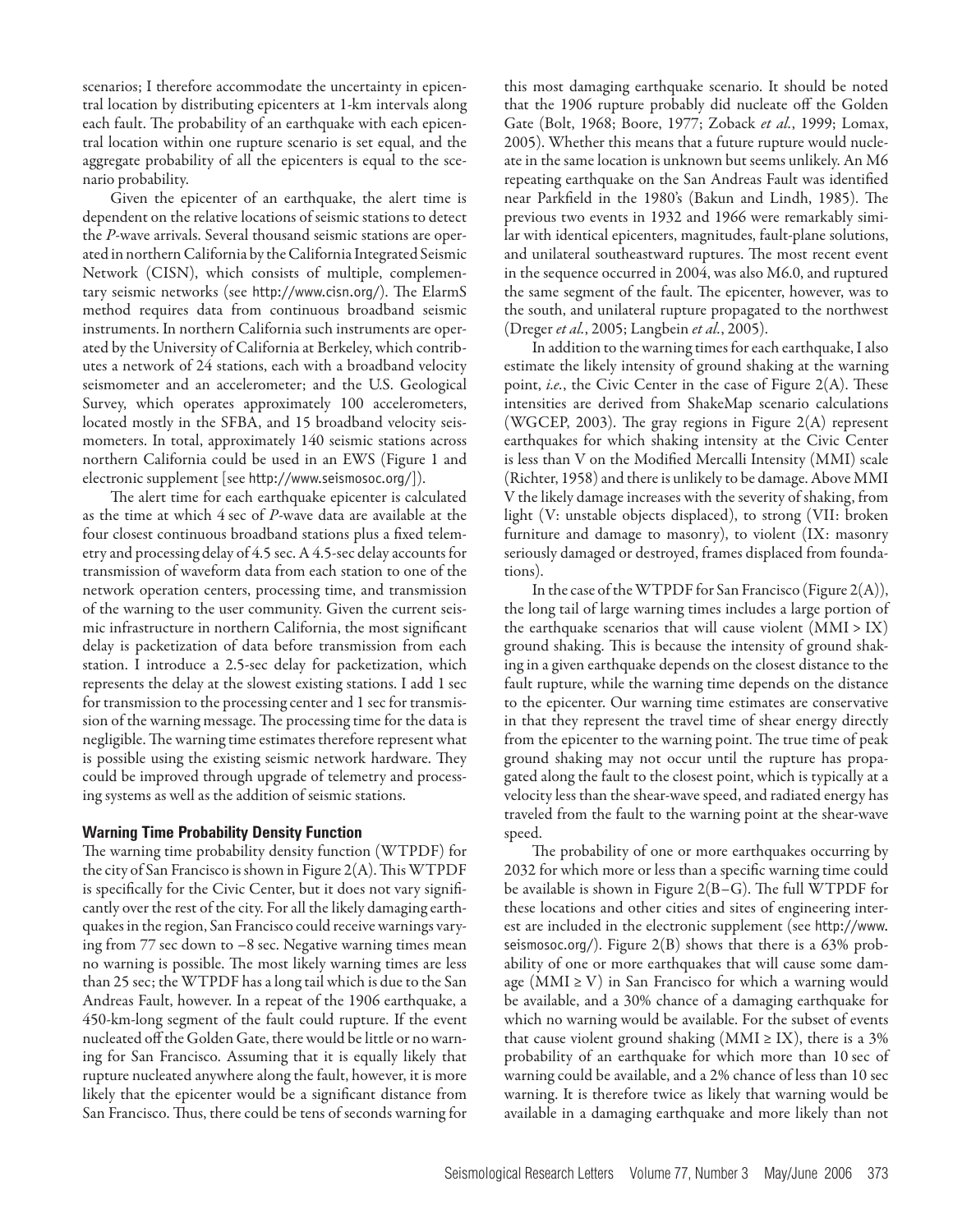

▲ Figure 2. Warning time distributions. (A) Warning time probability density function (WTPDF) for the San Francisco Civic Center. The warning times for all likely earthquakes range from –8 sec to 77 sec, where negative warning times mean no warning is possible. Earthquakes are in 1 sec bins, and the vertical axis shows the total probability of one or more earthquakes occurring before 2032 with a given warning time. The color represents the estimated intensity of ground shaking for each event. Damage is unlikely for MMI < V (gray); MMI > IX means violent shaking likely to cause serious damage to buildings (red). (B) Probability that one or more earthquakes will occur by 2032 for which more or less than 0-, 5-, 10-, 20- and 30-sec warning times could be available for the city of San Francisco. The color indicates the intensity of ground shaking expected. Probabilistic warning times for (C) San Francisco International Airport (SFO), (D) Santa Cruz, (E) Oakland, (F) San Jose, and (G) Walnut Creek. The locations of the five cities and airport are indicated in Figure 1. The full WTPDF are included in the electronic supplement (see http://www. seismosoc.org/) along with other locations.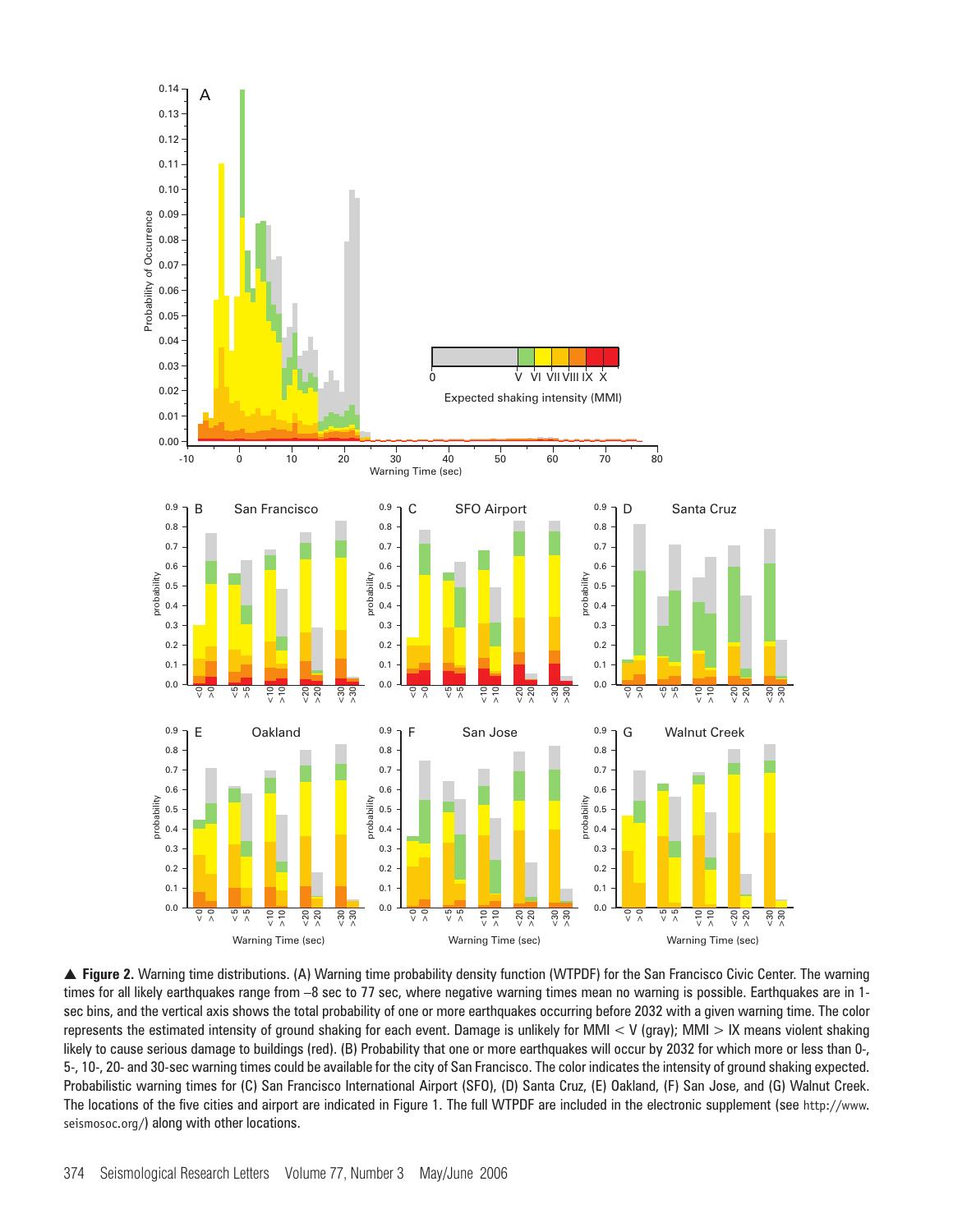that more than 10 sec warning would be available before violent ground shaking. The WTPDF for San Francisco International Airport (Figure  $2(C)$ ) is similar to that for the city, except that the intensity of ground shaking could be greater given the proximity to the San Andreas Fault.

The most severe earthquakes for East Bay cities occur on the Hayward–Rodgers Creek fault. Its proximity to cities such as Oakland (Figure 1) makes for reduced warning times, but also lower intensities due to the shorter length of the fault. It is still more likely than not that a warning would be available for a damaging earthquake (Figure 2(E)). Most of the hazard for San Jose comes from the San Andreas Fault. As with San Francisco, this means there is a high probability of large warning times for the most damaging earthquakes. There is a 3% probability of an event causing MMI VIII in San Jose for which more than 20 sec warning could be available, more than the 2% chance of less than 20 sec warning (Figure 2(F)). In the 17 October 1989, Loma Prieta (M<sub>w</sub> 6.9) earthquake, Santa Cruz experienced MMI VIII. There is a 7% probability of a similar intensity of ground shaking by 2032 in Santa Cruz, and a 3% chance of similar ground shaking for which more than 30 sec warning could be available (Figure 2(D)). Finally, the rapidly growing urban areas east of the Berkeley hills, such as Walnut Creek, are as likely to experience damaging ground shaking as San Francisco, although the most severe events have a lower intensity (Figure  $2(G)$ ). As is the case for all locations in the SFBA, Walnut Creek could receive a warning before ground shaking starts for the majority of damaging earthquakes.

# **EARTHQUAKE WARNINGS IN CALIFORNIA?**

An EWS for San Francisco was first suggested by Cooper (1868), who proposed that the telegraph cables radiating from the city could transmit warning ahead of ground shaking. He also noted that this would not work if the center of the "shock" was close to the city, but estimated such a scenario to occur less than 1% of the time. His estimate was not far from our current estimates today. A more recent study by Heaton (1985) using a theoretical distribution of earthquakes in southern California concluded that there could be more than a minute of warning for the larger, most damaging earthquakes. Here, I come to a similar conclusion using the set of likely earthquakes and existing seismic stations in northern California.

Active early warning systems are now operational in Mexico, Japan, Taiwan, and Turkey. Like ElarmS, the systems in Japan use the *P*-wave arrival to assess hazard. This approach maximizes the warning time, potentially providing warning in the epicentral region (Odaka *et al.*, 2003; Kamigaichi, 2004; Nakamura, 2004; Horiuchi *et al.*, 2005). In Mexico, the earthquakes which threaten Mexico City are  $\sim$ 300 km away in the coastal region. The Seismic Alert System uses the *P*- and *S*wave energy recorded by seismometers in the epicentral region and transmits the warning ahead of ground shaking (Espinosa Aranda *et al.*, 1995). Other systems are hybrids between these two approaches. In Taiwan, 10 sec of data are used at stations closest to the epicenter (Wu *et al.*, 1998; Wu and Teng, 2002)

and development is underway to use the *P* wave (Wu and Kanamori, 2005). In Turkey, an amplitude threshold must be exceeded at multiple stations close to the fault to trigger an alert (Erdik *et al.*, 2003; Boese *et al.*, 2004).

The warning messages from these active systems are currently used by transportation systems such as rail and metro systems, as well as private industries, including construction, manufacturing, and chemical plants. They are also used by utility companies to shut down generation plants and dams, and by emergency response personnel to initiate action before ground shaking. In addition, schools receive the warnings, allowing children to take cover beneath desks, housing units automatically to switch off gas and open doors and windows, and entire complexes evacuate. Many of these applications would also be appropriate in the SFBA. The WTPDF for the specific location of any user can be calculated to plan automated response. This provides the necessary input for cost benefit analysis of implementation versus anticipated preventable losses over the next 30-year period (Grasso and Allen, 2006).

EWS are no panacea for the mitigation of seismic hazard. While an EWS cannot warn everyone prior to all ground-shaking events, it can offer warning to many affected people most of the time. No approach to natural hazard mitigation is perfect. Building codes are intended to prevent collapse of most structures in most earthquakes. If the mitigation of natural hazards is our intent, it is important to ensure that we continually ask what more could be done, what new technologies can be applied? As the 26 December 2004 tsunami disaster demonstrated most clearly, complacency is not an option. The SFBA has flourished over the last 100 years with few damaging earthquakes. This was not the case in the 100 years prior to the 1906 event, when several moderate to large earthquakes shook the region (WGCEP, 2003). If we are emerging from the stress shadow of the 1906 rupture, as the Loma Prieta earthquake may suggest (WGCEP, 2003), we must work hard to expand our mitigation strategies.

# **ELECTRONIC SUPPLEMENT**

The electronic supplement includes the warning time probability density functions for 26 locations around the San Francisco Bay Area, including cities, airports, and other sites of interest. It also includes a map showing all seismic stations and faults included in the analysis.  $\blacktriangleright$ 

### **ACKNOWLEDGMENTS**

This work benefited from discussions with Michael Brudzinski, David Wald, and the seismic network operators of the CISN, in particular David Oppenheimer, Lind Gee, and Douglas Neuhauser. Support for this work was provided by USGS/ NEHRP award 05HQGR0074.

# **REFERENCES**

Allen, R. M. (2004). Rapid magnitude determination for earthquake early warning, in M. Pecce, G. Manfredi and A. Zollo (editors), *The*